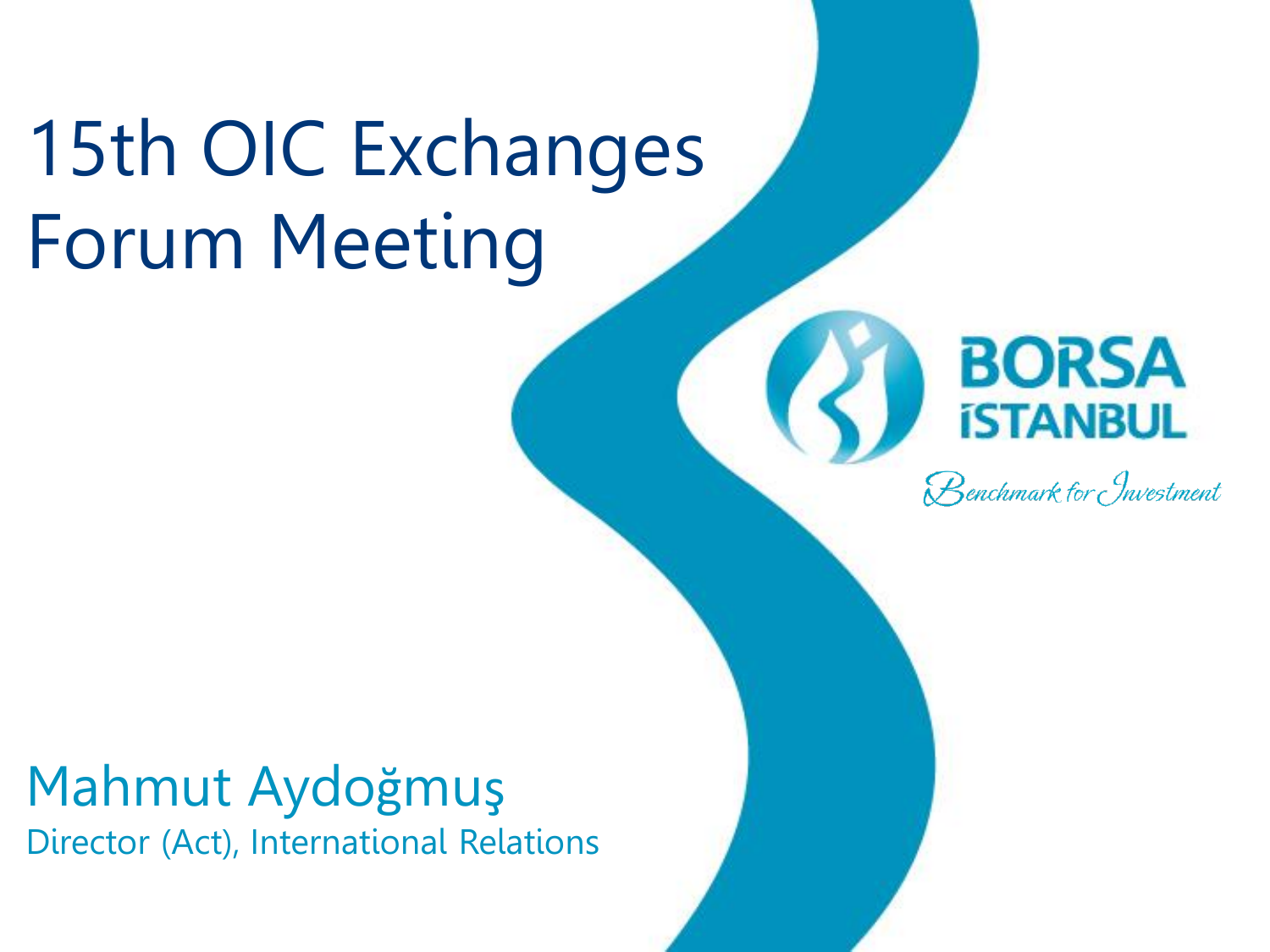- **15th OIC Exchanges Forum – Overview**
- **Task Force on Precious Metals**
- **Task Force on Sustainability**
- **Task Force on Indices**

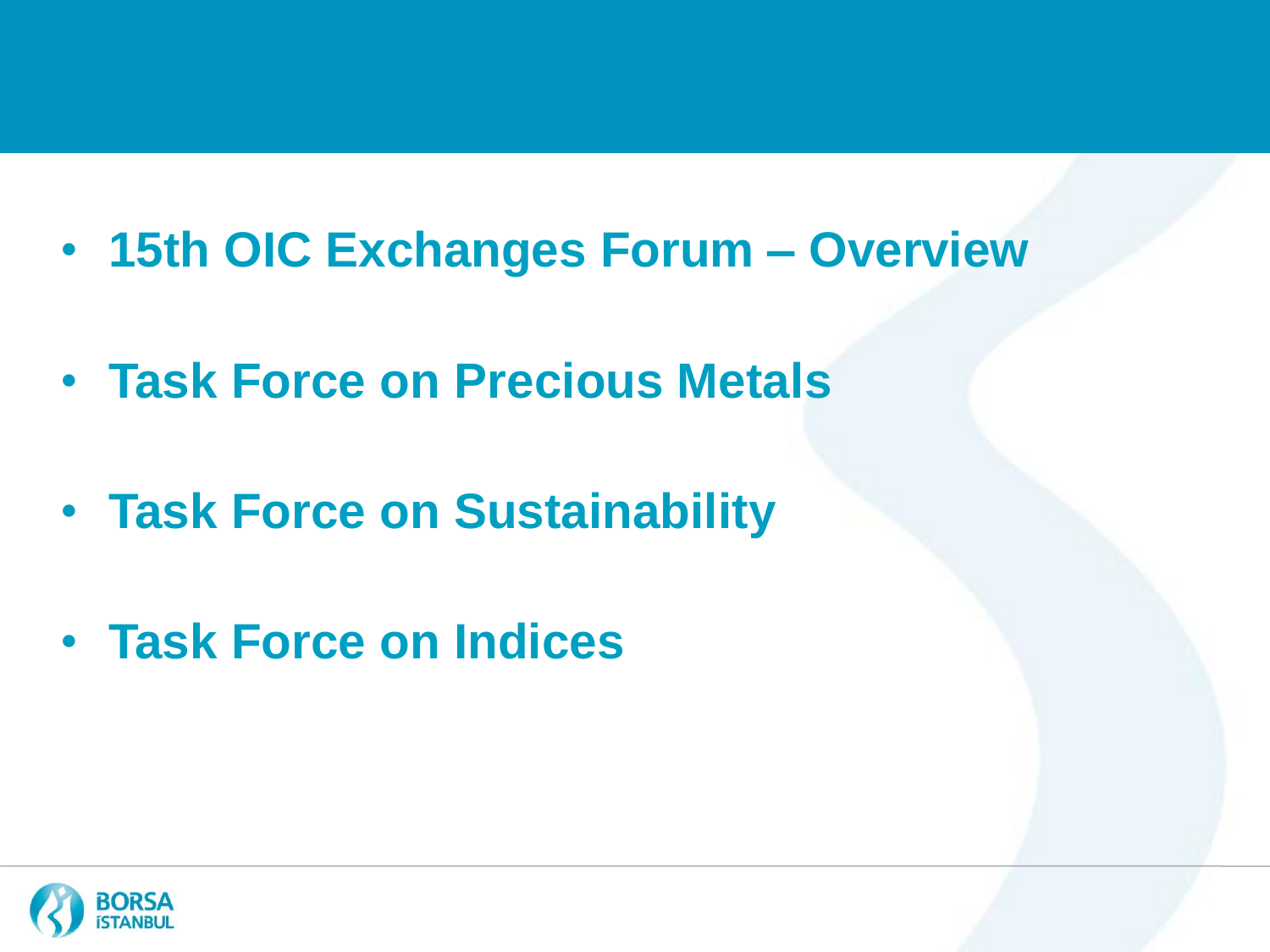## 15th OIC Exchanges Forum - Overview

- **OIC Exchanges Statistics Report** 2020 published – **More details by Borsa İstanbul (presentation)**
- **OIC Exchanges Newsletters** published quarterly
- **Best Practice Session** takes place as part of the Forum agenda, enabling OIC Exchanges to share their own experiences, success stories and lessons learned, facilitating peer to peer learning among OIC Exchanges.
- **Capacity Building Programs** aim to increase the knowledge of the members on specific issues related to the capital markets through trainings by qualified experts and academicians.

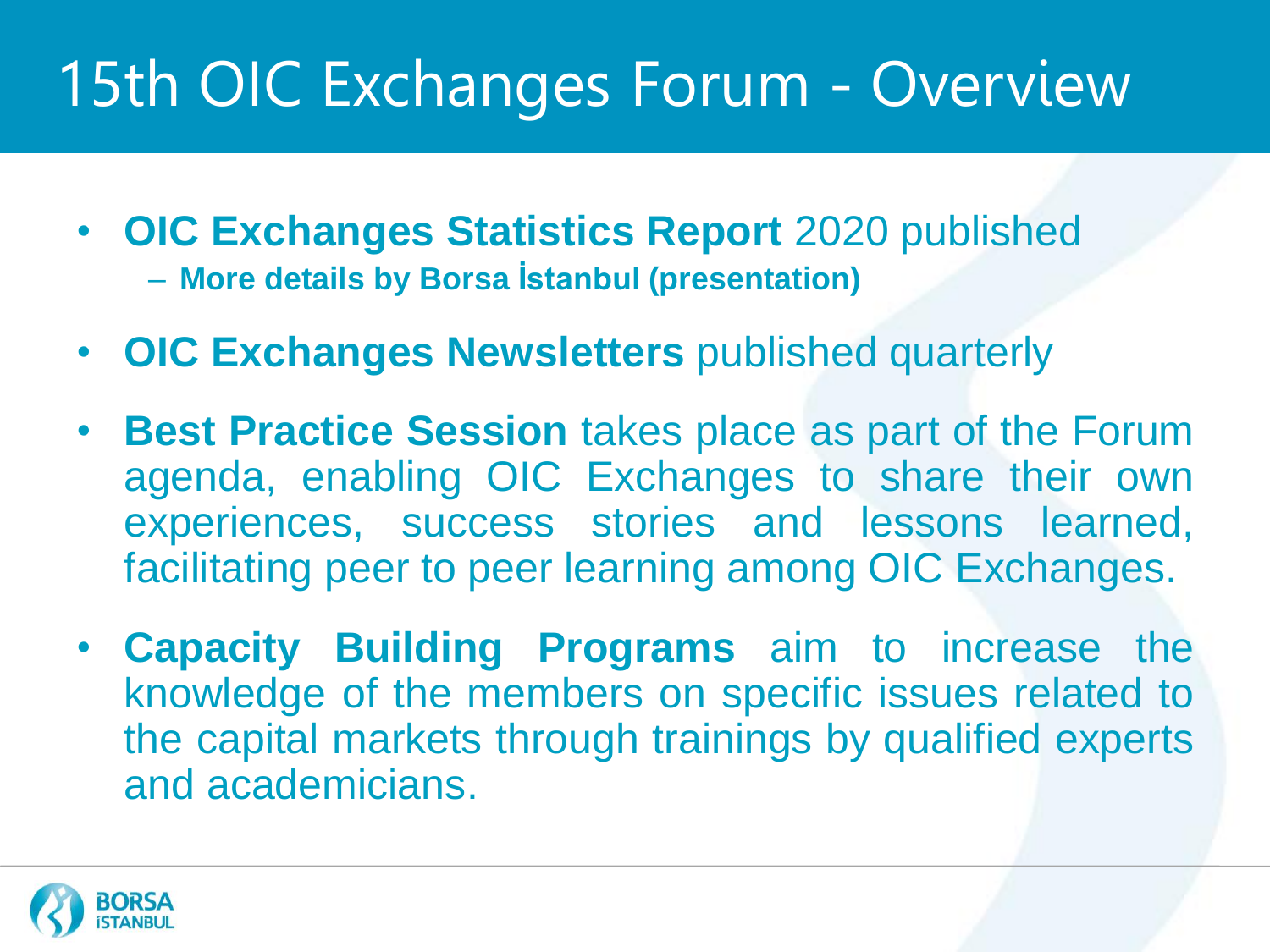#### **14th OIC Exchanges Forum Decision:**

• The Forum mandates the Task Force on Precious Metals to cooperate with OIC Central Banks Forum and other relevant institutions to utilize blockchain based BiGA (One Gram Gold) digital gold transfer system among OIC countries. The Forum welcomes BiGA to enable fast, reliable and cost effective transfer of gold among OIC countries on 24 hours/7 days basis which is a major step towards realization of OIC Gold Exchange project. The Forum invites relevant institutions of OIC member states to actively support Forum's Task Force on Precious Metals.

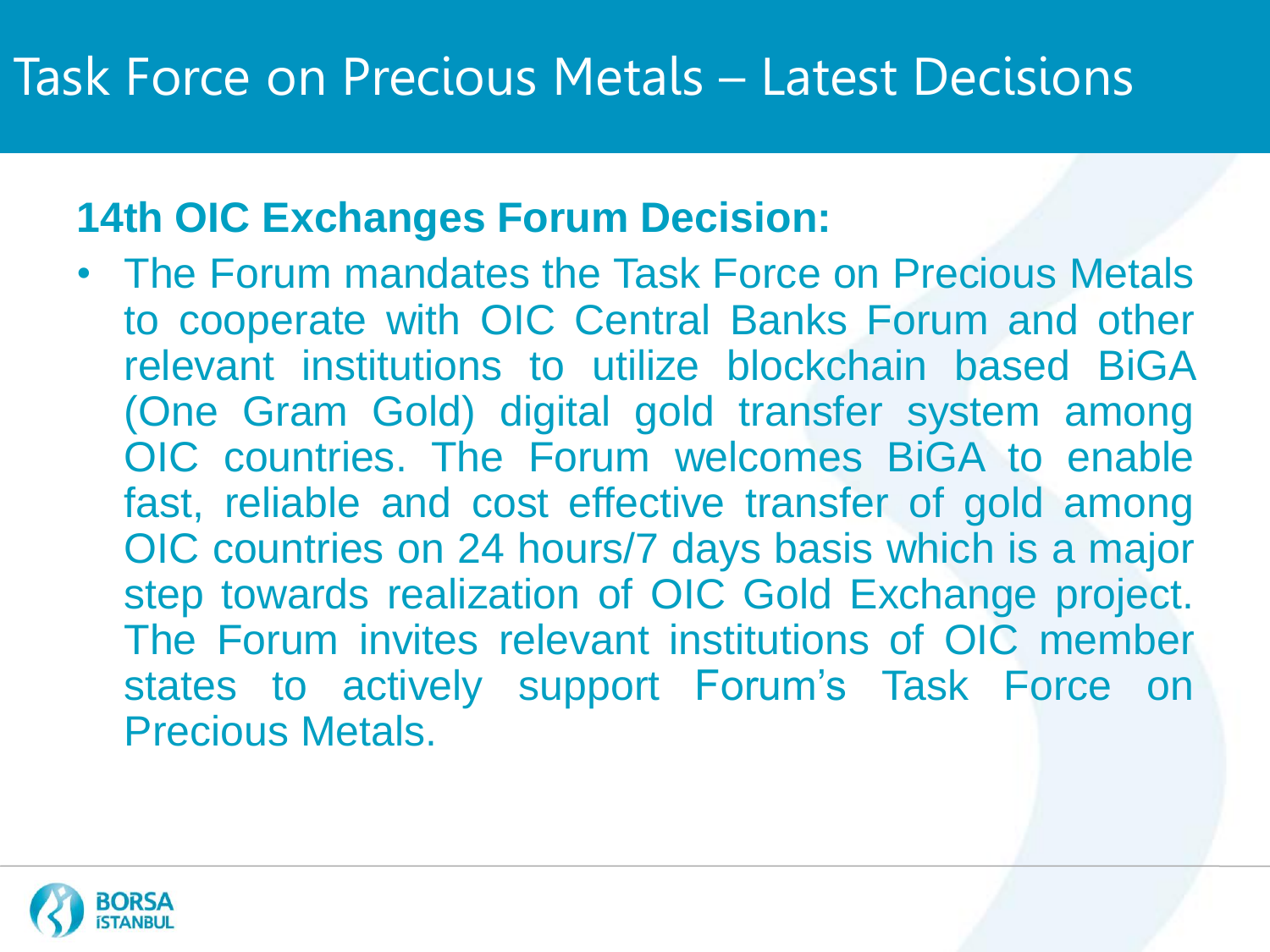#### **36th COMCEC Ministerial Session Decisions:**

- Takes note of the briefing by Secretariat of the OIC Exchanges Forum on the efforts towards establishing OIC Gold Exchange among the volunteering Member States and requests the Forum's Secretariat to advance the technical preparations for the establishment of the OIC Gold Exchange and report to the 37th COMCEC Session and Follow-up Committee Meeting.
- Invites the interested member states to actively support Forum's Task Force on Precious Metals through, among others, by finding counterparts and designating focal points in their respective countries to lead the OIC Gold Exchange Project.
- Also invites all Exchanges Central Banks, OIC Central Banks Forum, and other relevant parties of interested Member States to contribute to the formulation of the business model for a well-functioning OIC Gold Market.

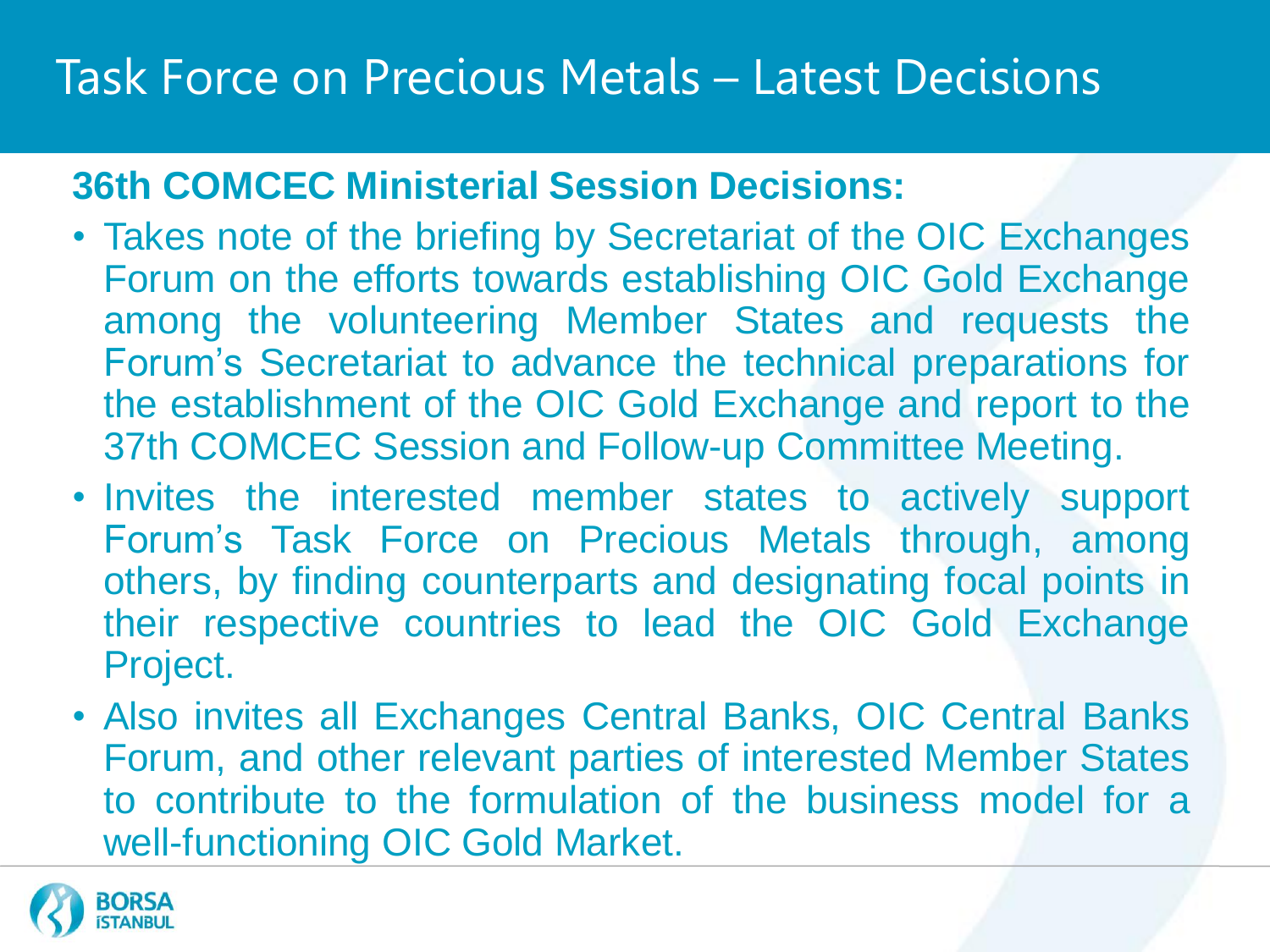## Task Force on Precious Metals

- Project to take steps towards the establishment of the OIC Gold Exchange had been initiated at the COMCEC meeting in 2014.
- Several steps have been taken since the launch of the project. Two technical reports have been prepared to assess feasibility in 2015 and 2016. It has become clear that the most difficult aspect of multinational spot gold trading among regulated markets of OIC countries is the financial and operational difficulties that would arise in the physical transfer of gold.
- To overcome the physical transfer problem; the OIC Exchanges Forum evaluates whether the BiGA gold transfer system, which provides 24/7 transfer between banks in Turkey, may be also implemented e in a multi-national setting among OIC member states.

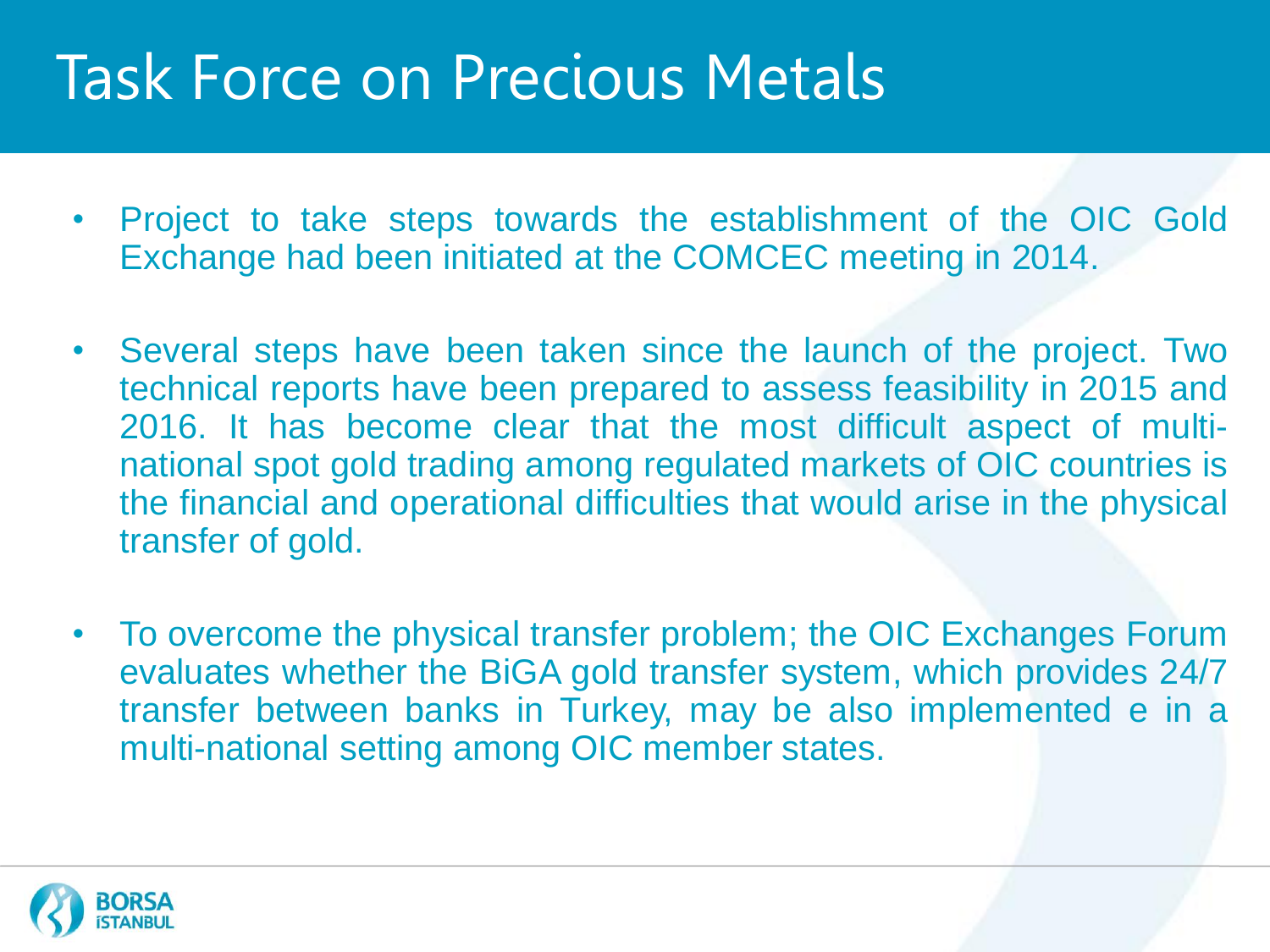### Task Force on Precious Metals – BiGA

- In order for the BiGA digital gold transfer system to be implemented in OIC countries, central banks of the member countries may need to participate in the system as essential solution partners.
- Feasibility of the BIGA business model is under consideration by the Central Bank of the Republic of Turkey (CBRT), Borsa İstanbul, Takasbank and other relevant institutions in terms of legal, technical and operational details.

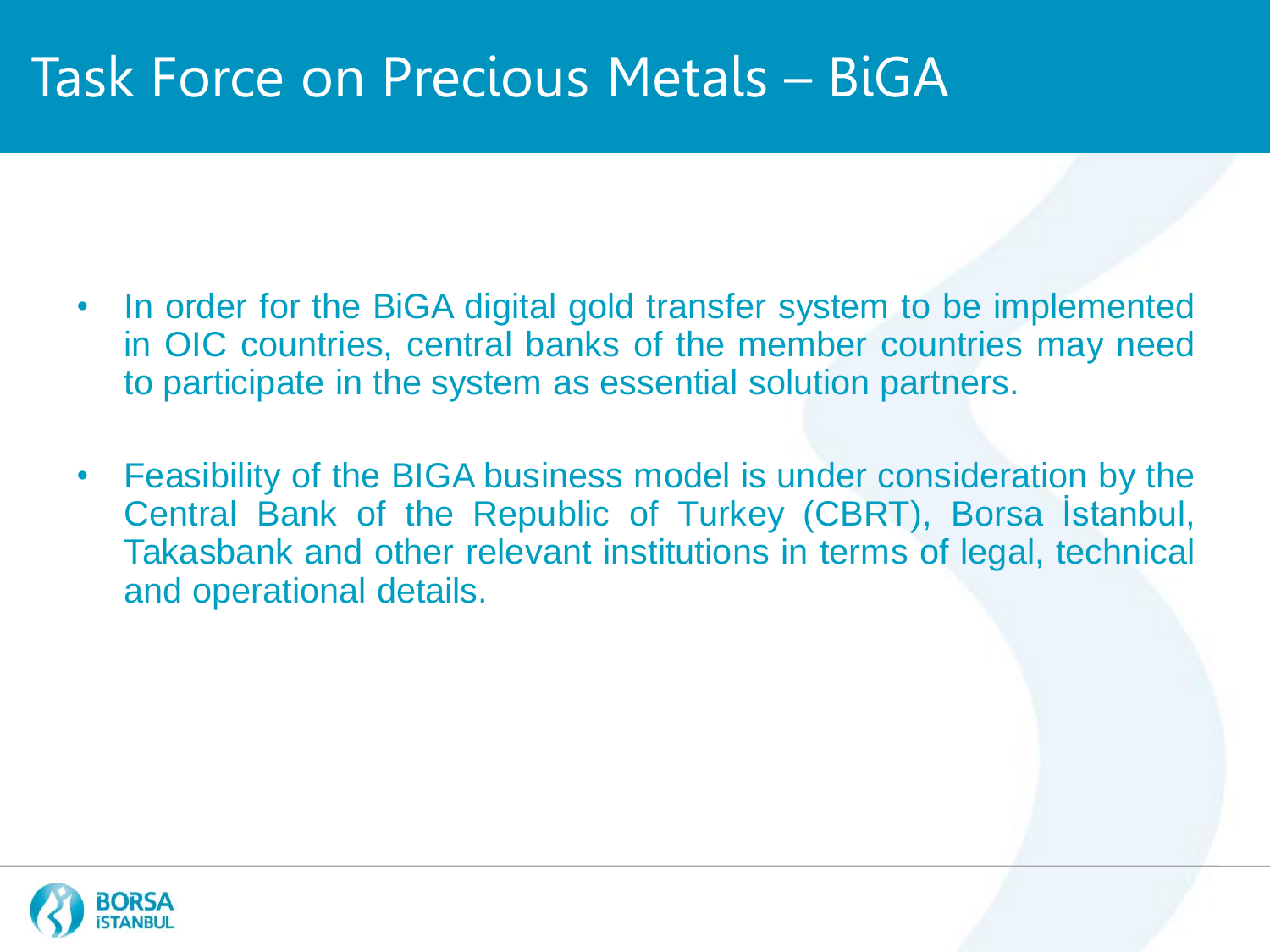## Task Force on Indices – Latest Decisions

#### **14th OIC Exchanges Forum Decisions:**

- The Forum appreciates the efforts of the Task Force on Indices in initiating the process for the opening of custody accounts in relevant OIC countries for the S&P/OIC COMCEC 50 Shariah Index Fund (the Fund). The Forum mandates the Task Force to ensure the custody account opening process is concluded successfully to enable the issuance of Fund units.
- With reference to the resolution of the 35th Meeting of COMCEC, the Forum mandates the Task Force on Indices, in cooperation with IsDB, to work on the promotion of S&P OIC/COMCEC Shariah 50 Index and the Fund to investors and finance community.
- The Forum invites members of the Forum to find investors for the Fund and work on increasing the Fund's assets under management. The Forum also invites IsDB to invest in the Fund and to help find other investors.

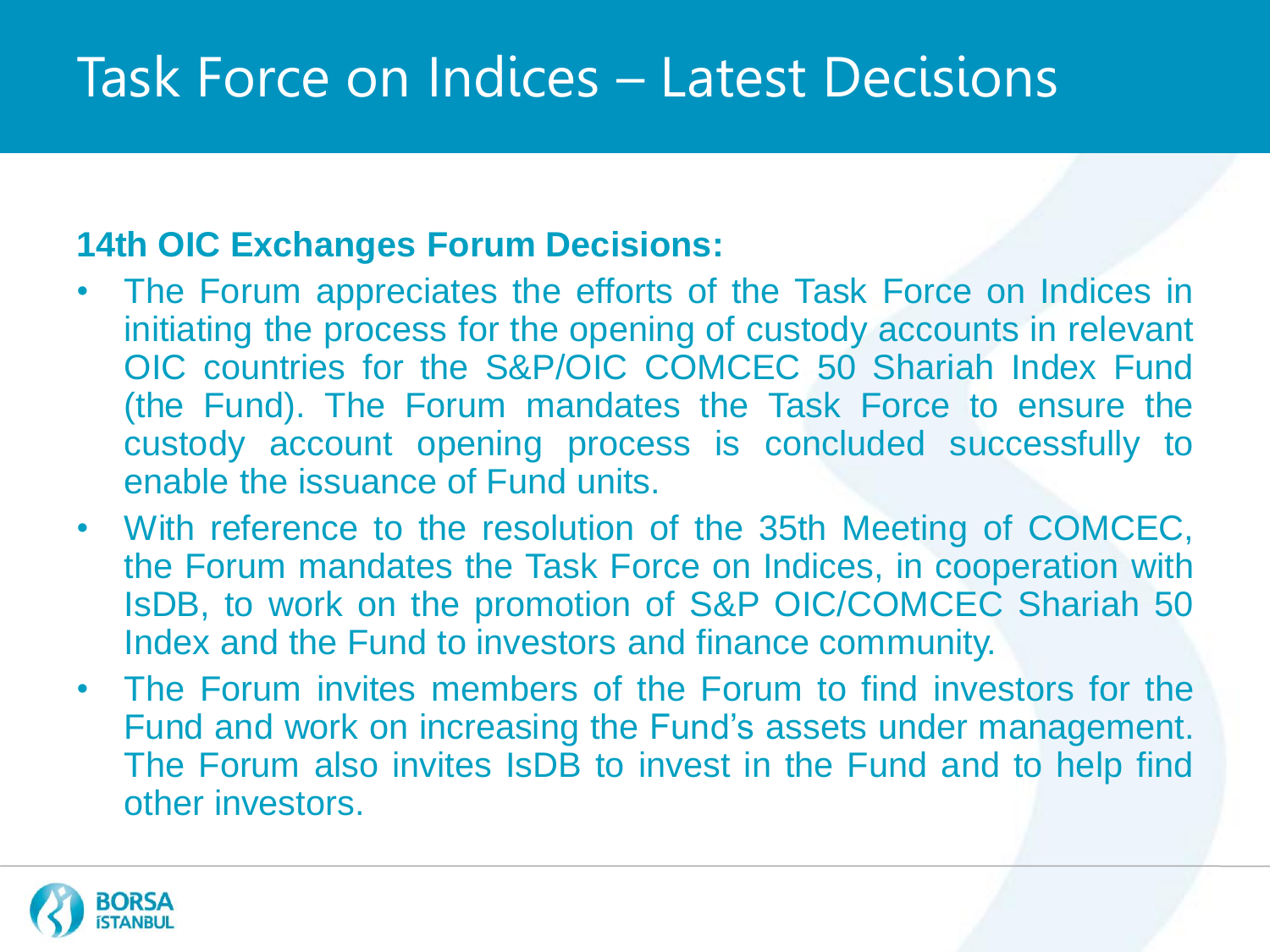## Task Force on Indices – Latest Decisions

#### **36th COMCEC Ministerial Session Decisions:**

• Requests the Member States to actively support the Forum's Task Force on Indices towards active promotion of the S&P OIC/COMCEC Shariah 50 Index and the Fund to the investors and the finance community in their respective countries by informing them directly or through public events and press releases as well as publishing the Index on the official websites of their Exchanges and also invites the Member States to support the Forum's Task Force in finding investors for the Fund and increasing the Fund's assets under management in cooperation with IDB.

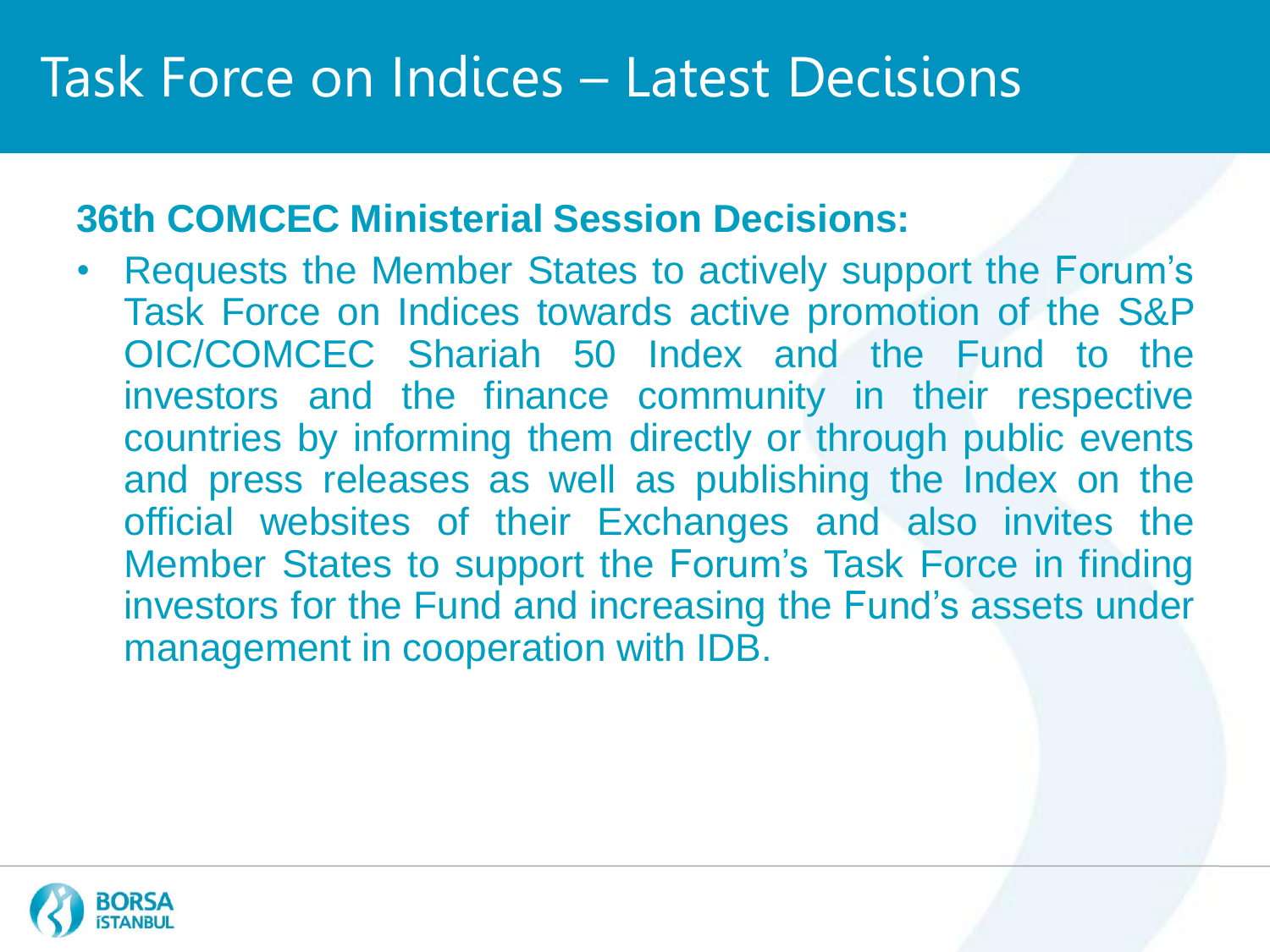## Task Force on Indices – the Index

- S&P OIC COMCEC 50 Shariah Index, launched in June 2012 as a benchmark index.
- The Index is designed to provide investors with a Shariah-compliant benchmark that measures the performance of leading companies from the Organization of Islamic Cooperation (OIC) member states
- OIC exchanges are expected to promote the index in their jurisdictions.
- With the beginning of the calculation of the index, the focus has been shifted to develop a financial instrument based on the index in order to facilitate attracting further investments to OIC capital markets.

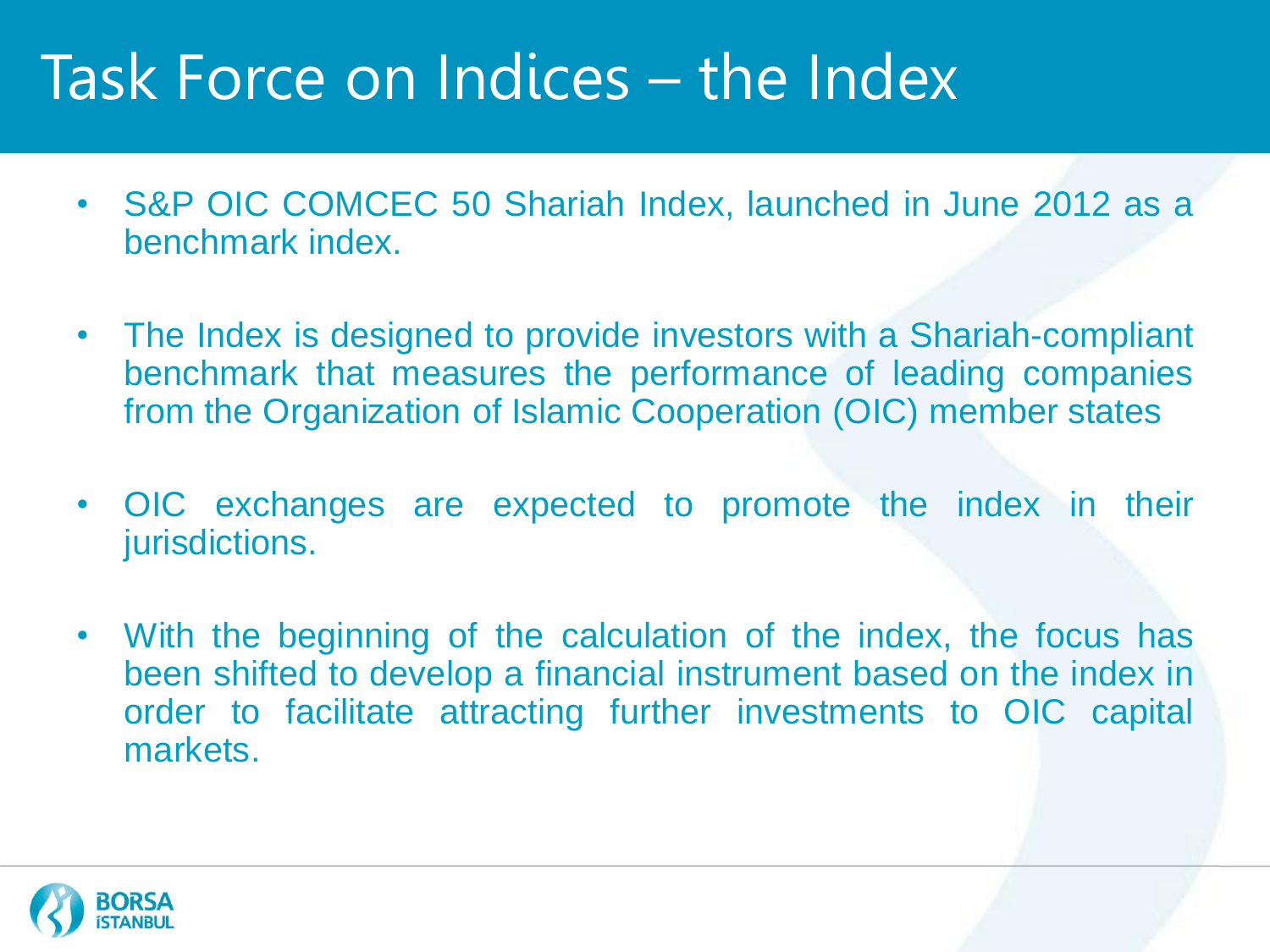## Task Force on Indices – the Fund

- After several years of efforts, an index fund based on S&P OIC COMCEC 50 Shariah Index has been launched by Ziraat Portfoy, the largest asset management company in Turkey. The new Fund first launched in 2019 during the 13th OIC Exchanges Forum.
- Since then several steps have been taken to make the Fund operational.
- First Custody accounts are opened by Citibank and Clearstream in the countries covered by the Fund.
- Then Trading accounts are opened by Mubasher with the help of Is invest
- Finally Ziraat Portfoy is currently working on final operational hurdles before the Fund shares are issued for investment.

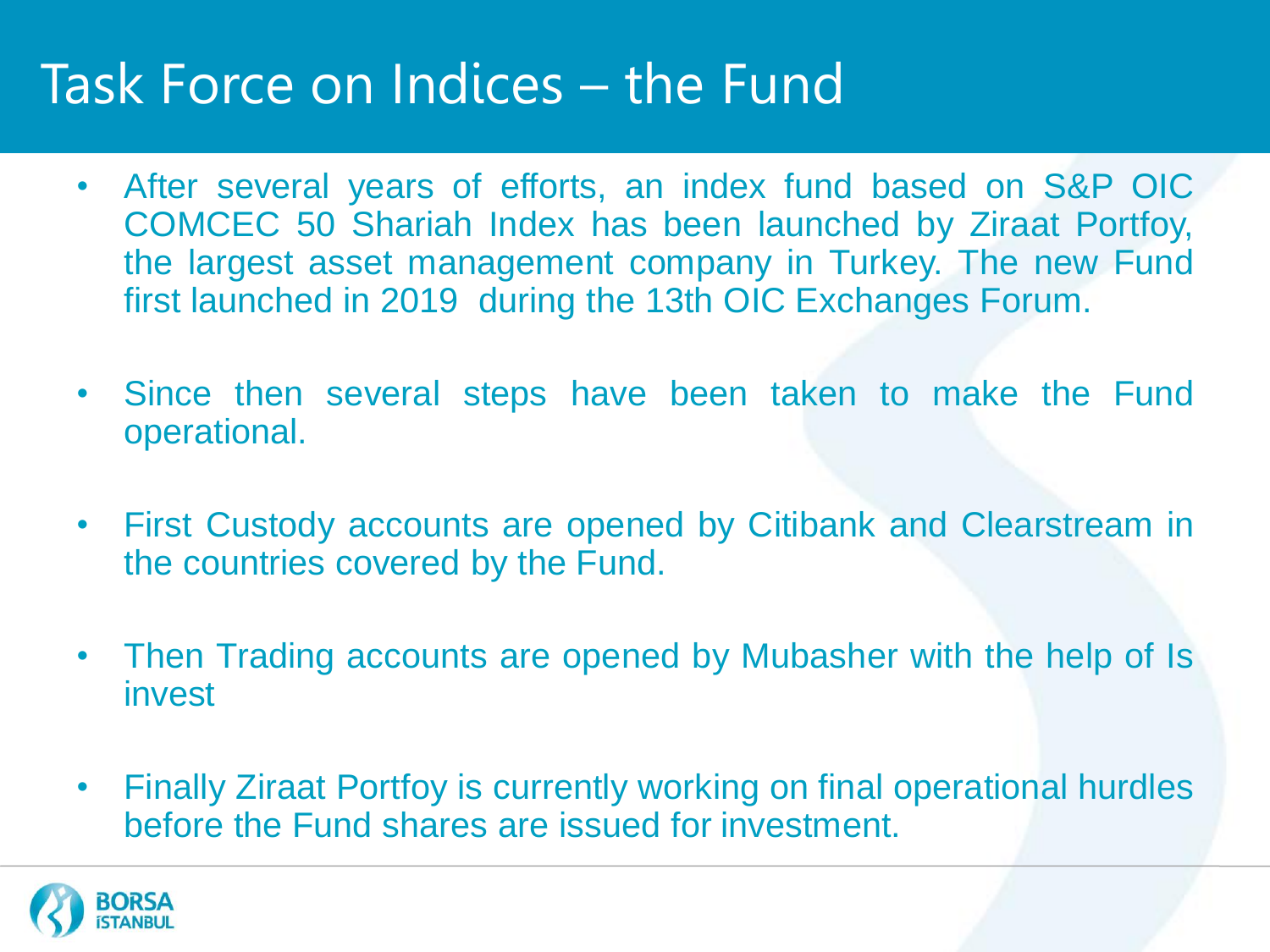## Task Force on Indices – the Fund

#### **More details by Ziraat Portfoy**

#### **Discussion:**

• How to promote the Fund to potential investors and increase the AUM of the Fund?

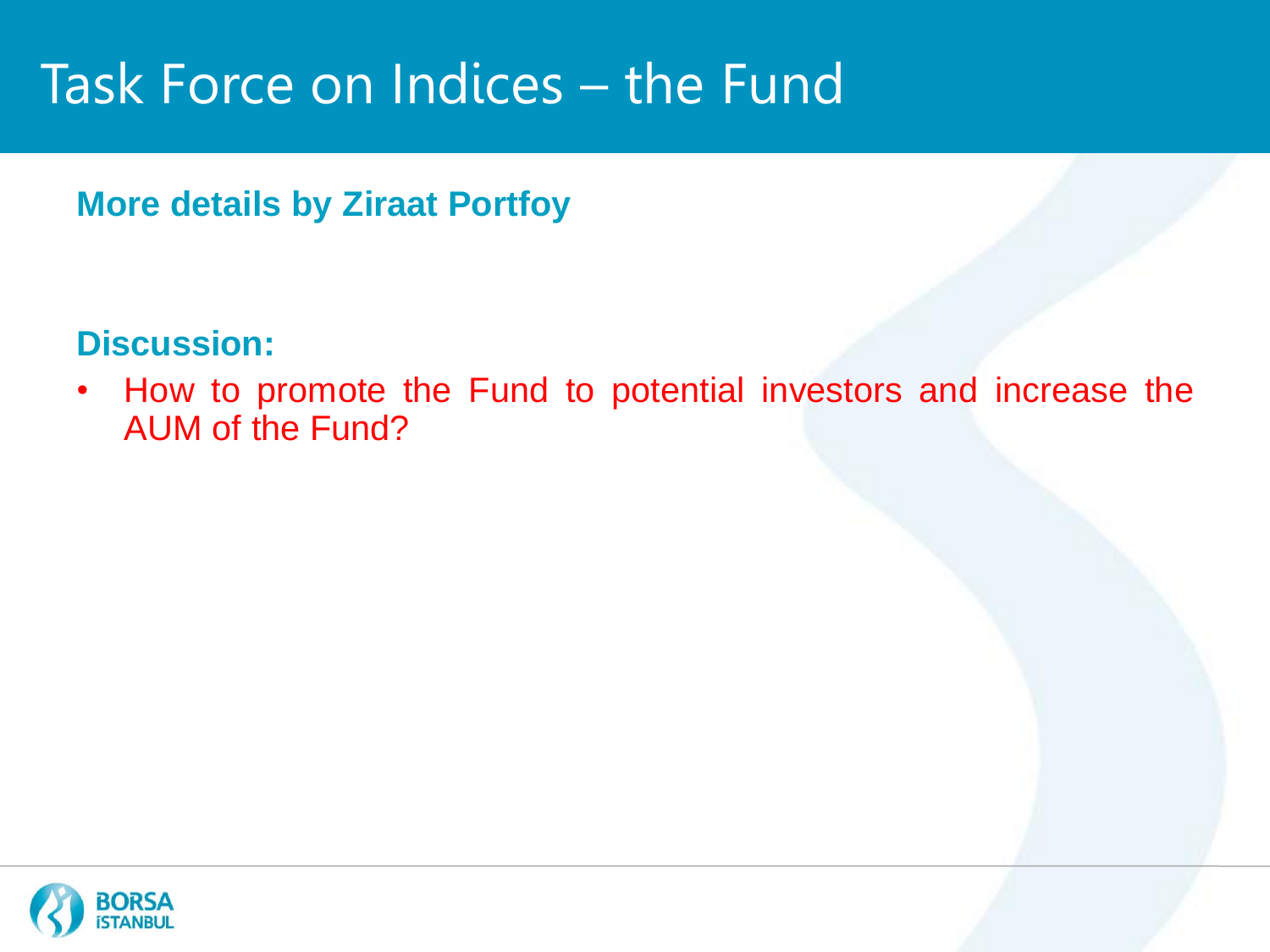#### **14th OIC Exchanges Forum Decision:**

• The Forum welcomes the survey and research conducted by the Task Force on Sustainability and the findings regarding current state of sustainability related actions in OIC Exchanges. The Forum mandates Task Force on Sustainability to work on projects that may help support OIC Exchanges to take further action, including working with S&P on assessing the feasibility of a sustainability index.

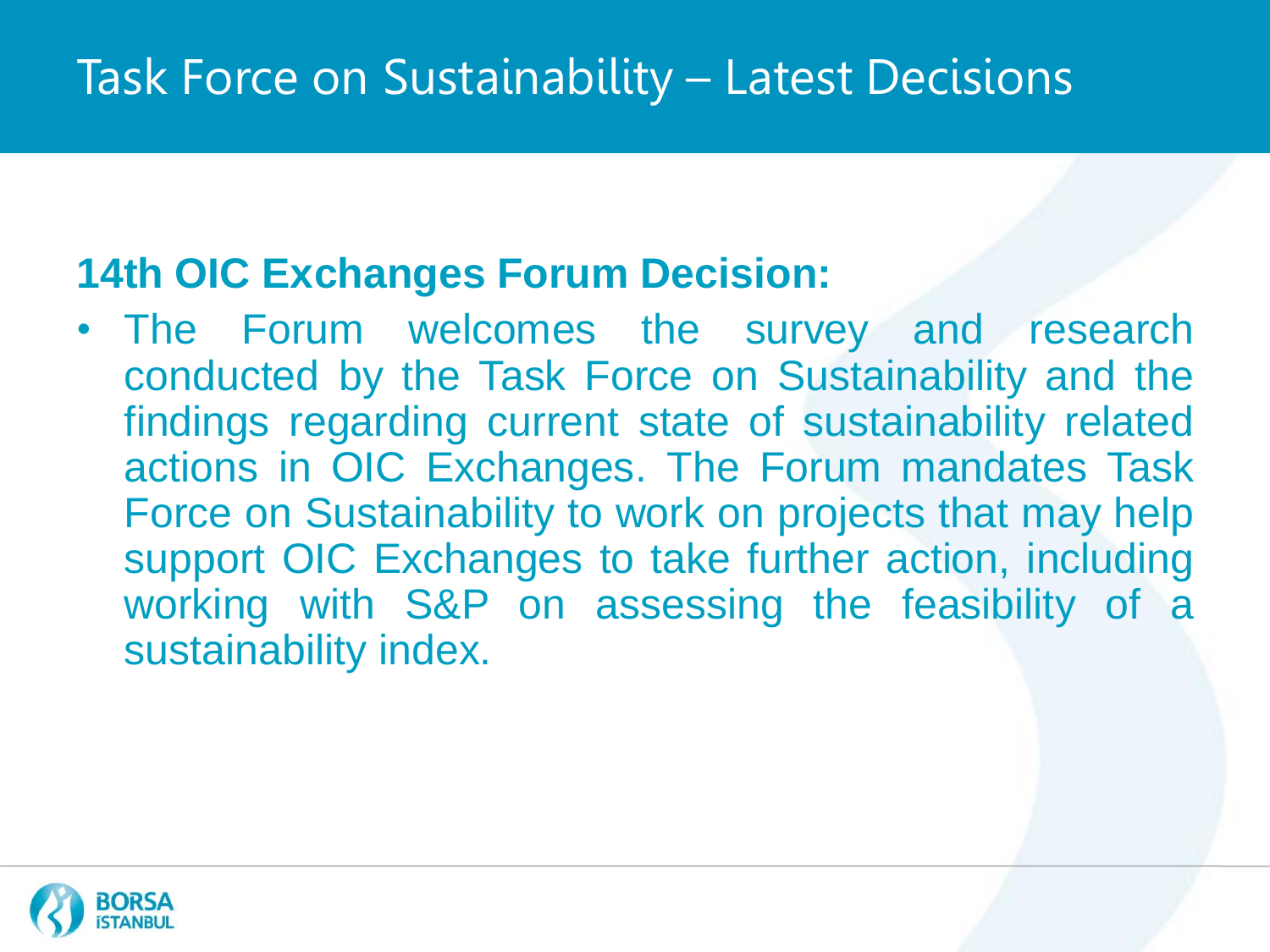#### **36th COMCEC Ministerial Session Decision:**

• Taking note of the briefing by Secretariat of the OIC Exchanges Forum on the efforts towards advancing the sustainability agenda in the exchanges of the Member States, the Committee, requests the Forum's Secretariat to work on technical preparations for the projects that may help support OIC Exchanges to take further action in sustainability, including working with S&P on assessing the feasibility of a sustainability index for the OIC Exchanges Forum.

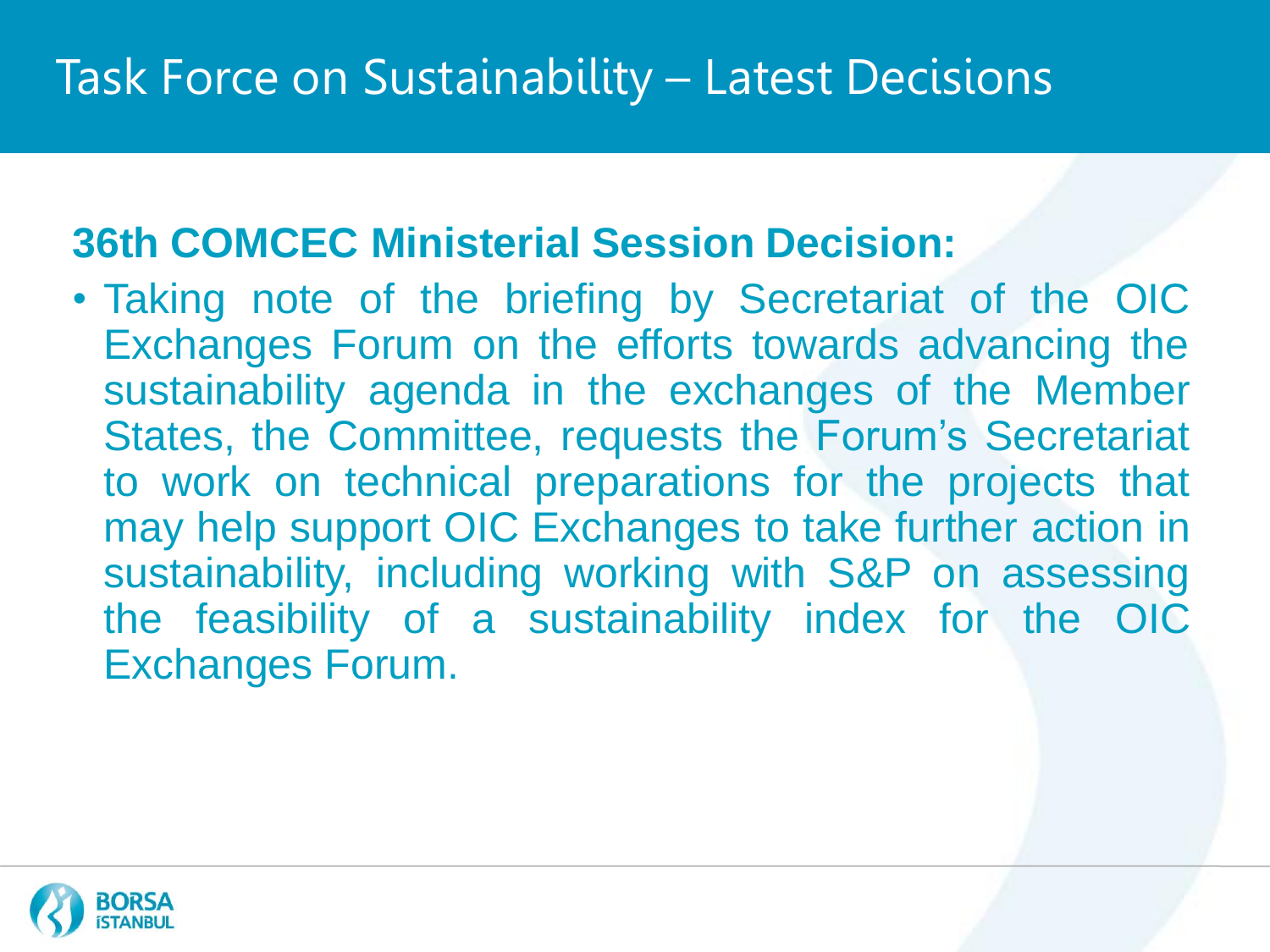## Task Force on Sustainability

- A presentation on sustainability practices in OIC Exchanges has been delivered at the previous Forum meeting which depicted clearly the need in OIC exchanges to do more on sustainability.
- A Task Force has been established which identified calculation of an OIC sustainability index as its first priority.
- Given the close cooperation in previous years, S&P has been identified as the preferred index calculator for the OIC Sustainability Index.
- Several rounds of interactions have taken place with S&P on defining the criteria and the methodology for the calculation of the Index.

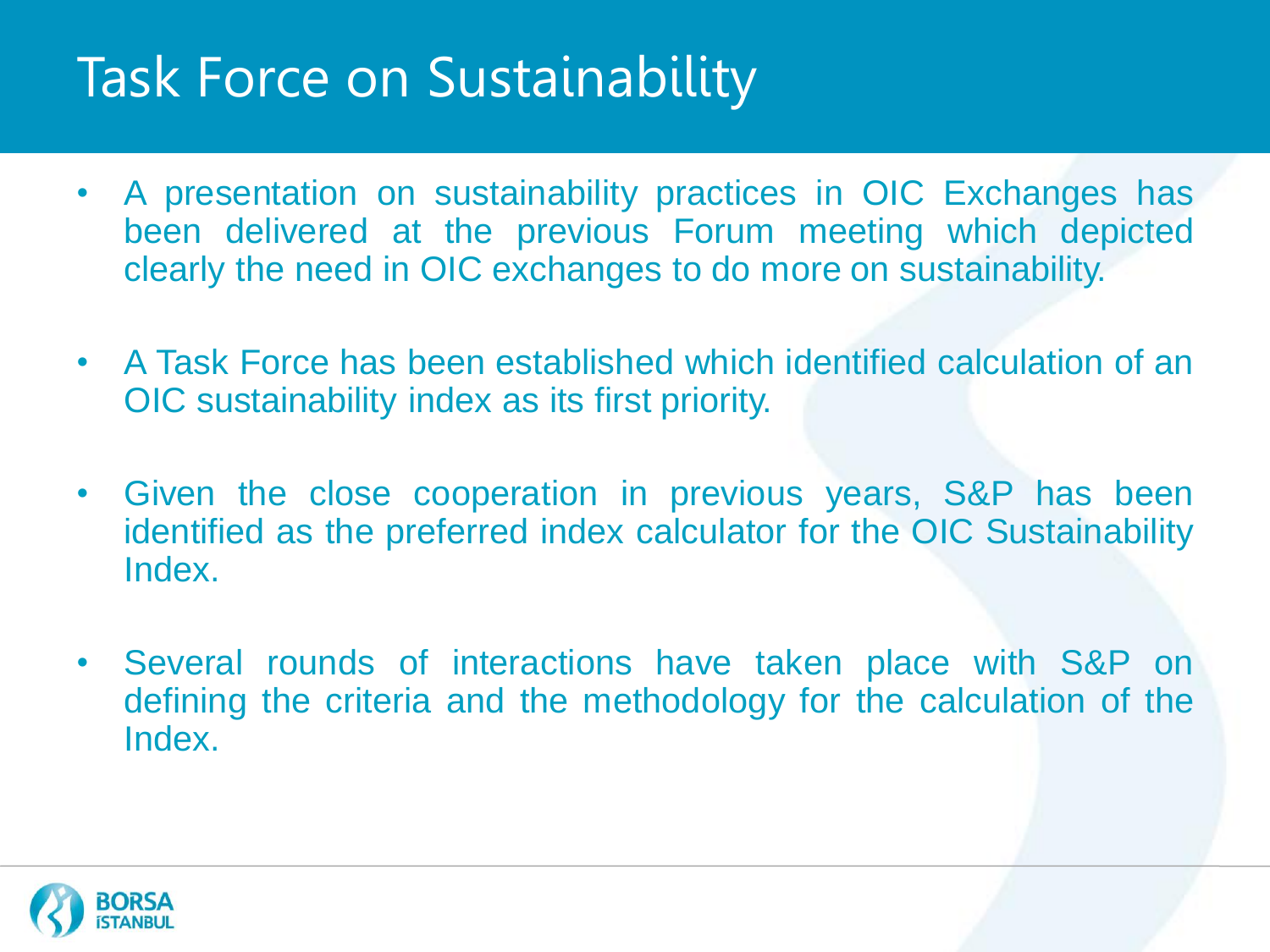## Task Force on Sustainability

- As a result of the evaluations, Environmental, Social and Governance (ESG) scores of the OIC companies was chosen as the basis for index calculation.
- S&P Global is currently working on preparing a proposal for the calculation of an ESG index for OIC exchanges. **More Details by S&P Global**
- Also the Task Force is keen on raising awareness among OIC exchanges on the ways to support sustainability and in doing so improve their business as well.
- An online training program will be held tomorrow as part of the Forum with the title of Islamic Impact, Social and Green Investing will explain the distinctions in these concepts and the new structures. Green Sukuk for example.